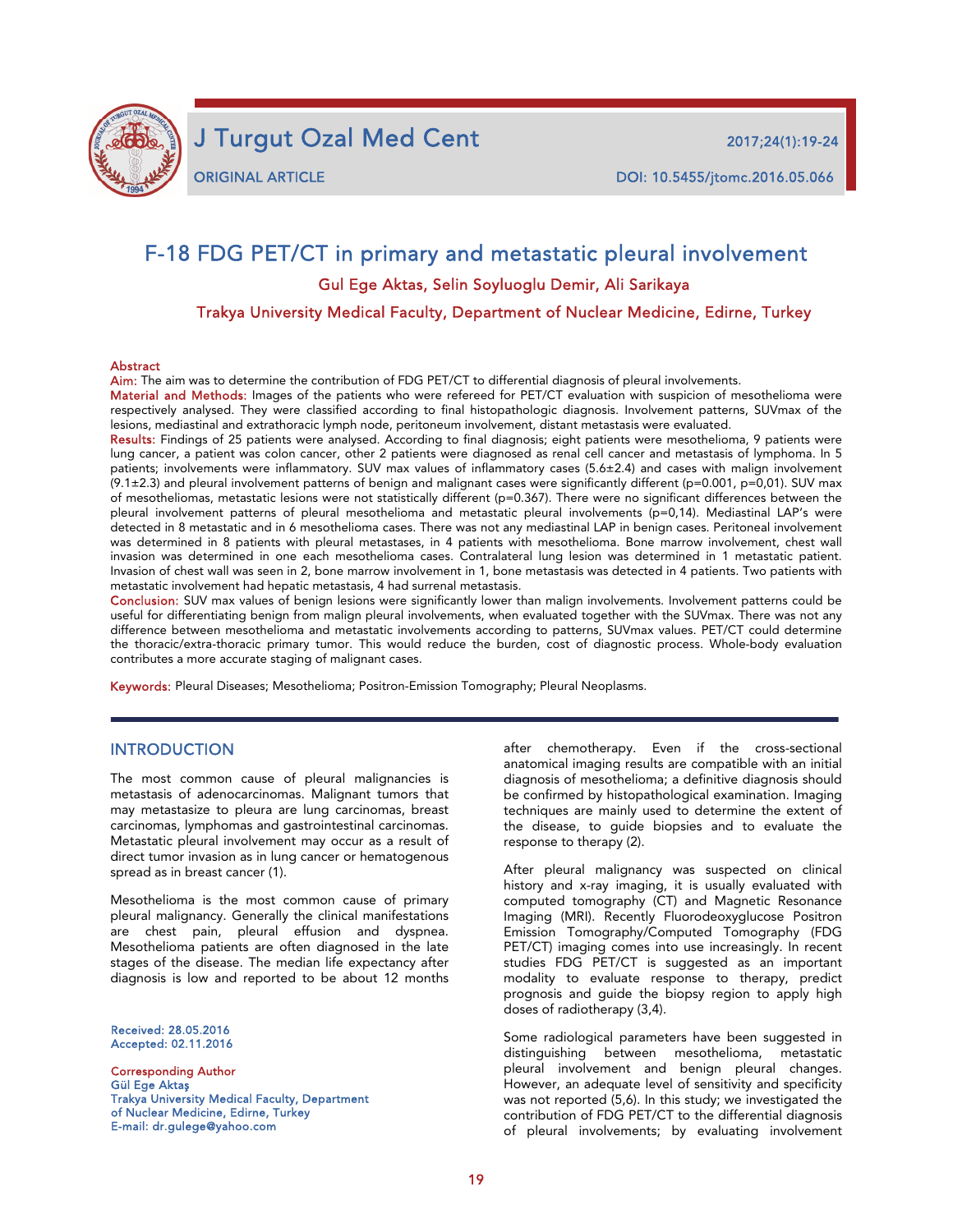patterns, maximum standard uptake (SUVmax) values of lesions, mediastinal and extrathoracic lymph node involvement, peritoneal involvement and distant metastases.

### MATERIALS and METHODS

In this retrospective study, we evaluated twenty five patients who were referred to PET/CT imaging with suspicion of mesothelioma according to the initial CT evaluations, between January 2010 and June 2014. None of the patients had previously diagnosed or treated.

PET/CT scans were performed on G.E. Discovery STE equipment, in our department. Patients were fasted for 4 hours prior to imaging. Blood glucose levels were measured before the procedure by glucometer (One Touch Select. China) and 296-555 MBq (8-15 mCi) FDG was injected intravenously to the patients with glucose values lower than 180 mg/ml. Patients were advised to stay idle for 60 minutes to accurately monitor the radiopharmaceutical agent bio-dispersion. Subsequent to bladder drainage, each patient was positioned onto supine on a PET/CT monitoring bed. 3D emission and transmission scanning were completed in 30 minutes with average 7-9 bed positions from vertex to thigh. The scope of the monitored regions covered axial, coronal and sagittal plans and 0.6 cm thick sequential crosssection were prepared.

FDG PET/CT images were reevaluated with the knowledge of pre-diagnosis, but aware of the histopathologic final diagnosis. Involvement patterns, SUVmax values of lesions, mediastinal and extrathoracic lymph node involvement, peritoneal involvement and distant metastases were evaluated. Involvement patterns were classified visually into four groups as; diffuse shell, patchy shell, nodular and plaque type. SUVmax values were obtained by drawing regions of interest (ROIs) on cross-sectional images and calculated based on the activity concentration measured at the end of the scan and corrected for patient's body weight and dose injected. Results were evaluated by three experienced

nuclear medicine specialist, as blinded to the histopathologic final diagnosis.

The final diagnoses were established by histopathological examination in all patients: lymph node biopsy in one patient, bone marrow biopsy in one, and pleural biopsy in all of the remaining patients. The findings were classified according to their pathological diagnosis. This study was approved by Trakya University Scientific Research Ethics Committee: date/decision number: 03.18.2015/ 05/07.

#### RESULTS

PET/CT results of twenty five patients, aged between 38-82 (mean: 67.6±10.9) were examined retrospectively. Eight patients had histopathologic diagnosis of malignant mesothelioma, nine patients had lung cancer, one colon cancer, and the other two were identified as renal cell carcinoma and lymphoma respectively. Five patients were diagnosed as benign chronic inflammatory pathology. SUVmax values of cases with inflamation (mean:  $5.6\pm2.4$ ) and cases with malignant involvement  $(9.1\pm2.3)$  were significantly different (p=0.001). There were no significant differences between SUVmax values of malignant mesothelioma cases and metastatic pleural disease cases (mean: 9.1±2.3 vs 10.3±5.4, respectively), (p=0.367).

Eight of metastatic patients and 6 of malignant mesothelioma patients had mediastinal lymphadenopathy. No significant differences were found between the SUVmax values of mediastinal lymph nodes (p=0.25). Mediastinal lymphadenopathy was not observed in any of the benign cases. Four of malignant mesothelioma cases and eight of metastatic cases had peritoneal involvement. One malignant mesothelioma case had bone marrow involvement, and another case presented chest wall invasion. In the group of pleural metastatic patients; one contralateral lung lesion, two chest wall invasion, one bone marrow involvement, four bone metastases, two liver metastases and four adrenal metastases were determined. Extrathoracic lymph node involvements were also detected in three cases (Table 1).

|  |  |  |  |  |  |  | Table 1. Characteristics of cases with mesothelioma, metastatic pleural involvement and benign pleural involvements |
|--|--|--|--|--|--|--|---------------------------------------------------------------------------------------------------------------------|
|--|--|--|--|--|--|--|---------------------------------------------------------------------------------------------------------------------|

|           | Pleura<br>SUV <sub>max</sub> * | <b>MLAP</b><br><b>SUVmax*</b> | <b>Extrathoracic</b><br><b>LAP</b><br>(n) | Peritoneum<br>(n)        | Chest<br>wall<br>(n)     | CL (n)                   | met (n) | Surrenal Bone met<br>(n) | <b>BM</b> met<br>(n) | Lmet<br>(n)              |
|-----------|--------------------------------|-------------------------------|-------------------------------------------|--------------------------|--------------------------|--------------------------|---------|--------------------------|----------------------|--------------------------|
| мм        | $9.1 \pm 2.3$                  | $8.6 \pm 3.8$                 | ٠                                         |                          |                          | $\overline{\phantom{a}}$ |         | $\overline{\phantom{0}}$ |                      | $\overline{\phantom{a}}$ |
| <b>PM</b> | $10.3 \pm 5.4$                 | $11.1 \pm 6.4$                |                                           |                          |                          |                          | 4       |                          |                      |                          |
| В         | $5.6 \pm 2.4$                  | $\sim$                        | $\sim$                                    | $\overline{\phantom{a}}$ | $\overline{\phantom{0}}$ | $\overline{\phantom{0}}$ | $\sim$  | $\sim$                   | $\sim$               | $\sim$                   |

MM: Malign Mesothelioma, PM: Pleural metastasis, B: Benign, MLAP: Mediastinal LAP, CL: Contralateral Lung, BM: Bone marrow, L: Liver Met: Metastasis, N: number of cases

The diffuse shell or patchy shell form of involvements were observed in the majority of malignant pleural involvements (Figure 1,2). Diffuse nodular involvement was detected in one patient with malignant pleural mesothelioma. There were no significant differences between the pleural involvement patterns of pleural mesothelioma and metastatic pleural involvements

(p=0,14). Only one patient had shell formation, although pathology result was benign. While the only two of malignant cases had plaque style, all the remaining with benign pathology had plaque type of pleural involvements (Table 2) (Figure 3). Pleural involvement patterns of benign and malignant cases were significantly different (p=0,01).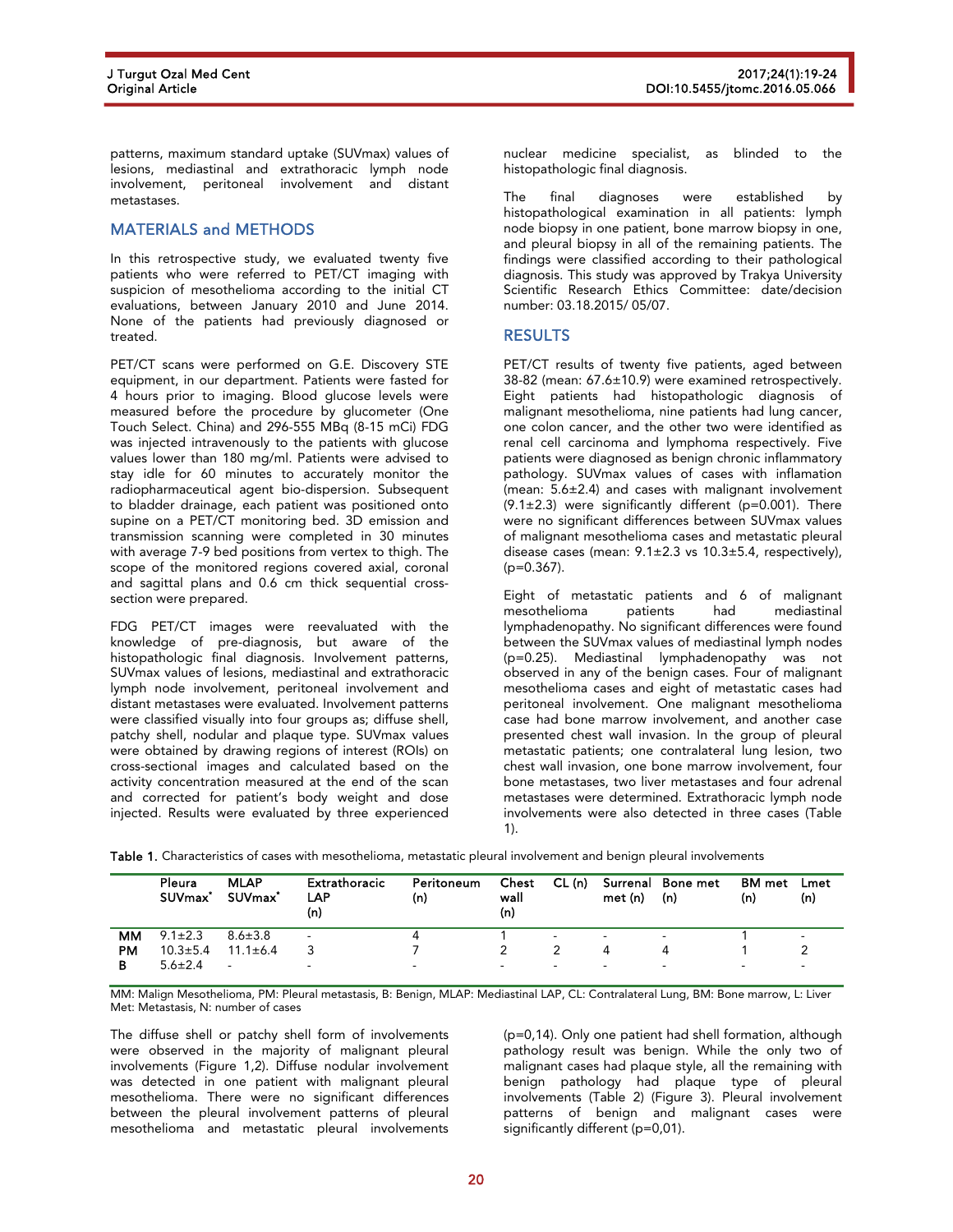Table 2. Patterns of pleural mesothelioma, pleural metastasis and benign pleural involvements

|                 | Shell (n) | Patchy-shell (n) | Shell+ Nodularity (n) | Plaguein |
|-----------------|-----------|------------------|-----------------------|----------|
| MM <sup>*</sup> |           |                  |                       |          |
| PM <sup>*</sup> |           |                  |                       |          |
| $-1$            |           |                  |                       |          |

MM: Mesothelioma, PM: Pleural metastasis, B: Benign, n: number of cases, \*: X<sup>2</sup>: df=1, p= 0,14, \*\*:X<sup>2</sup>: df=1, p=0,01



Figure 1. FDG PET/CT images of a 72 year old patient with epithelial and sarcomatoid type malign mesothelioma: On maximum intensity projection image (a) and on coronal fused FDG PET/CT (b) note the diffuse pleural shell formation. It is also clearly seen on axial PET (c) and axial fused PET/CT (d) images. The calculated SUVmax of the pleura was 6.2. There were not peritoneal/or distant metastasis in whole-body evaluation







Figure 3. FDG PET/CT images of a 63 year old patient: On maximum intensity projection image (a), on coronal fused FDG PET/CT (b), axial PET (c) and axial fused PET/CT (d) images; the plaque type of pleural involvement are shown. The calculated SUVmax of the pleura was; 3. There was not mediastinal involvement, distant metastasis or any suspicious lesion in whole-body evaluation of the patient. Pleural biopsy revealed that the pleural lesions were benign and inflammatory.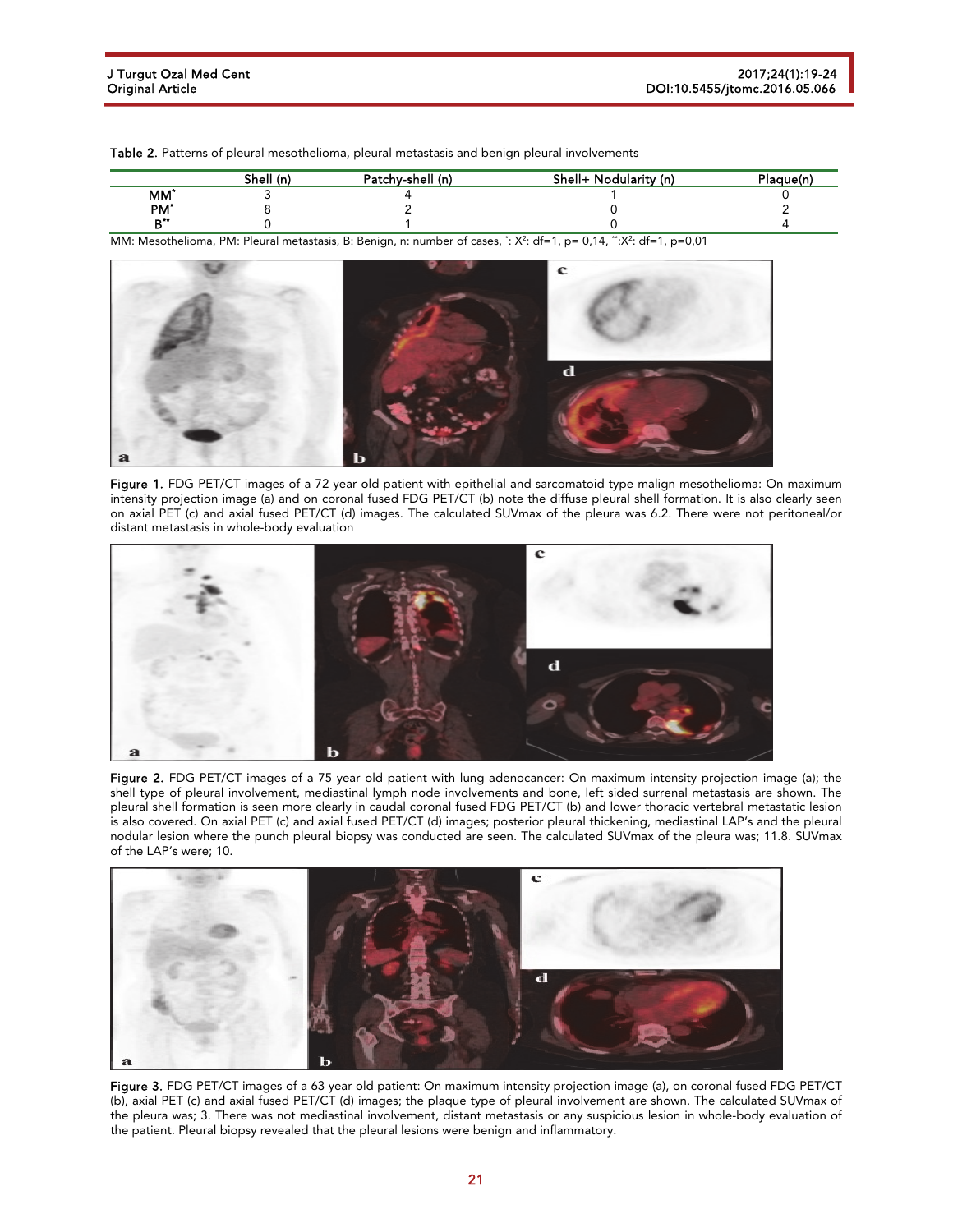## **DISCUSSION**

Pleural diseases are one of the worldwide important causes of mortality and morbidity. They can broadly be split into two sections: neoplastic and infection. Suspected pleural malignancies are evaluated by clinical history, x-ray imaging and further assessed by CT or MRI. FDG PET/CT is gaining importance recently (2).

Most common cause of pleural malignancy is metastasis of adenocarcinoma of other primary sites. The tumors that most frequently metastasize to the pleura are: lung<br>carcinoma, breast carcinoma, lymphoma, and carcinoma, breast carcinoma, lymphoma, gastrointestinal carcinoma. Unfortunately it is not always easy to determine the primary tumor and it cannot be found in 10% of the cases (1,7). Nine patients final diagnosis were lung cancer, one was determined as colon cancer and the other two were diagnosed as renal cell cancer, lymphoma respectively, in the present study.

It is very important to differentiate benign and malignant pleural involvements because the prognosis and the treatment strategies are different. The prognosis of malignant pleural involvements is low and surgery is generally contraindicated. CT, MR, thoracocentesis, biochemical parameters are some of the diagnostic tools that are being used in this manner. But most of them have limitations and some are reasonable invasive (8,9). PET/CT is gaining importance recently and the sensitivity, specificity of PET/CT in differentiating malign and benign lesions of pleura are reported to be variable in the literature (10). Especially SUVmax values of infective lesions and malign involvements cannot always be discriminative (11-13). However FDG affinity is reported to be the most reliable parameter in differentiating the malign pleural involvement (11,12,14). SUVmax values of inflammatory cases (5.6±2.4) and cases with malign involvement (9.1±2.3) were significantly different (p=0.001) in our study. We suggest that SUVmax values can reliably differentiate the malign pleural involvements from benign lesions. We did not determine the sensitivity and specificity especially due to the low number of patients with benign pleural involvements in our study.

Mesothelioma is the most frequent malignancy of pleura. Pleural effusions and dyspnea are the frequent sign, symptoms of the patients presenting with mesothelioma. Long lasting asbestosis exposure is determined to be a well-defined cause of mesothelioma. Patients with mesothelioma are usually diagnosed lately and the prognosis is very low following the initial diagnosis (2). Eight patients' final diagnoses were mesothelioma, 12 patients were metastasis of other adenocarcinomas and in 5 patients involvements were inflammatory, in our study.

Although cross-sectional imaging may be suggestive of mesothelioma, histological biopsy is required to determine the final diagnosis. Imaging is mainly used for evaluating the disease extent, guiding biopsy, and following up the therapy response (2). Recently, PET/CT is suggested to be an important tool in predicting both prognosis and response to chemo- therapy and in

selection of the regions to be delivered high dose radiotherapy (3,4).

The widely excepted staging system of mesothelioma is the system of International Mesothelioma Interest Group suggested in 1995. T1 disease is restricted in pleura and T2 disease spreads to the diaphragm. T3 mesothelioma spreads further; diaphragm, mediastinum and one side of the endothoracic fascia are involved. Pericardium can also be invaded. T4 disease include diffuse or multifocal chest wall invasion, invasion of rib, spine, brachial plexus, or mediastinal organs, invasion through the diaphragm and peritoneum. Also contralateral pleural involvement and malign pericardial effusion are covered in T4 mesothelioma (15). T3 tumor is expected to be operable, but T4 is an inoperable tumor sage. Lymph node staging (N) is as the same as lung cancer and it is consistent with visceral pleural lymphatic drainage pathways. An important finding can be the involvement of atypical lymph node stations like subpleural and cardiophrenic stations which parietal pleura drains (2).

Thoracoscopy is still the gold standard method for evaluation of the local invasion of mesothelioma. PET/CT is useful in predicting the thoracoscopic findings of mesotheliomas, but the correlations are reported to be moderate. However, PET/CT is suggested to be an important modality in prediction of thoracoscopic findings related to the prognosis, in staging, follow-up and assessing the response to the therapy: A significant relationship has been determined between SUVmax values and visceral pleural involvement, presence of nodule formation. The cases with higher SUVmax values are suggested to be more likely to have nodular pleural lesions and visceral pleural involvement (16). Nodular pleural involvement pattern was detected in only one case in our study: The final histopathologic diagnosis was confirmed as mesothelioma and the SUVmax of the pleura was considerably high (SUVmax: 12.3) compared to our series. Mediastinal lymph node involvement, peritoneal dissemination and bone marrow metastasis were detected in this patient.

Although, distant metastasis was accepted to be rare in mesothelioma previously, it is reported to be more frequent with the widely use of modern cross-sectional imaging modalities. The most common reported sites are; bone, liver and lungs (2,17). In our study: Bone marrow involvement, chest wall invasion was determined in one each mesothelioma cases. But in metastatic pleural involvements from other primary tumors; contralateral lung lesion was determined in 1 patient, invasion of chest wall was seen in 2, bone marrow involvement in 1, bone metastasis was detected in 4 patients. Two patients with metastatic involvement had hepatic metastasis, 4 patients had surrenal metastasis (Table 1). Duysinx et al suggested PET as a guiding method in determining the primary tumour that is thoracic or extrathoracic (10). This would reduce the extra burden and cost of diagnostic process: Because currently there is no consensus on the any single modality which should be used to confirm diagnosis prior to surgery. Recently a meta-analysis suggested that PET-CT is superior to MRI and CT in terms of specificity and sensitivity of disease detection and staging (18).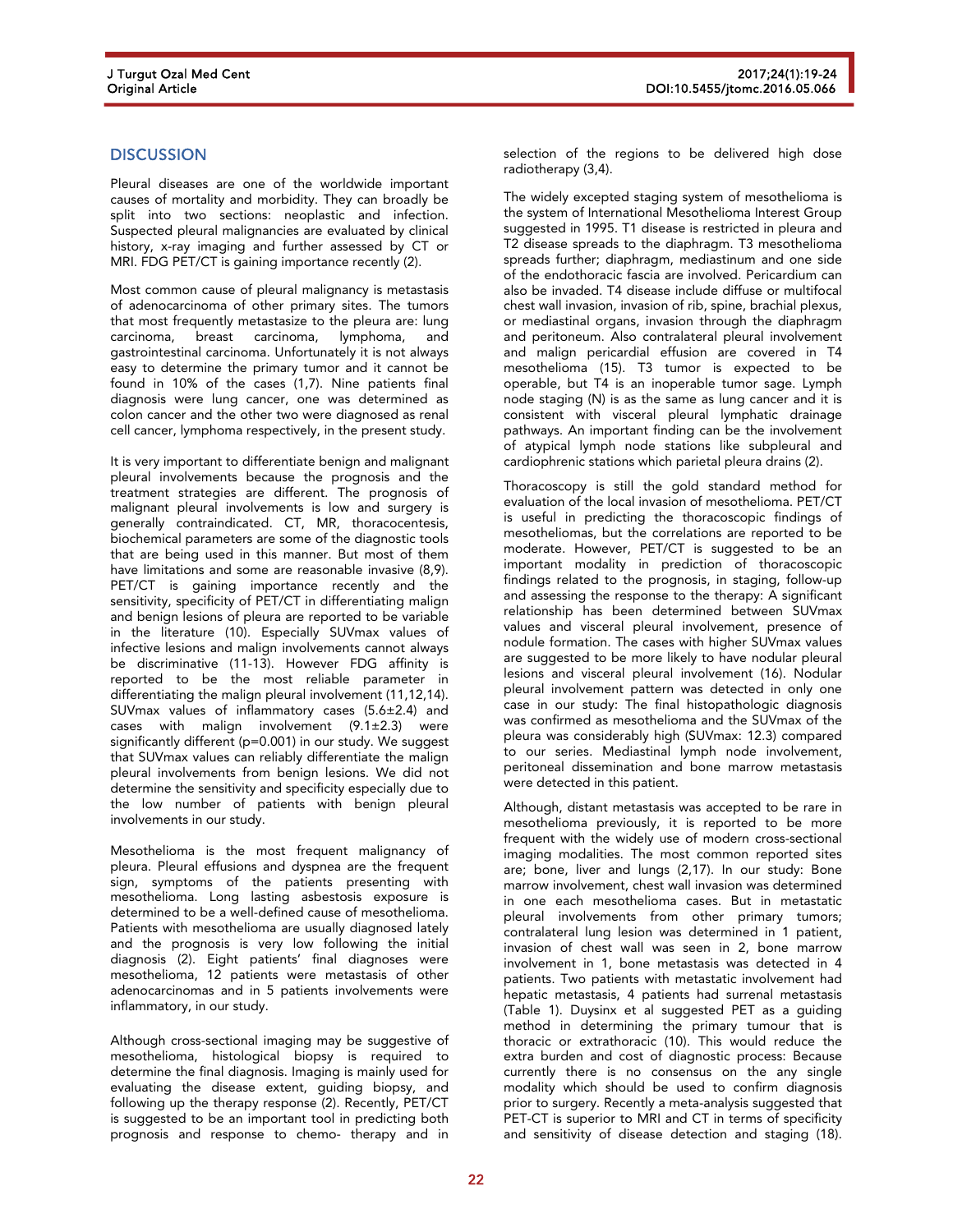However, surgical pleural biopsy is still reported to be the most accurate definitive diagnosis; but it is a more invasive procedure than PET-CT. Unexpected distant metastases indicated a primary tumor other than mesothelioma of the pleura in the present study; and whole-body evaluation contributed determining inoperable cases and more accurate dissemination of malignant disease.

Various radiological findings have been suggested in differentiating benign and malign pleural involvements, mesotheliomas and metastatic pleural lesions: In particular, the most frequent diagnostic problem is the differentiation of mesothelioma and adenocarcinoma. Often additional immunohistochemical studies are needed to establish the final diagnosis as mesothelioma in this manner and sometimes radiologic differential diagnosis may be required for the judgment of compensation (19). The CT features that are suggested in the differential diagnosis of malignant and benign pleural involvements are; 1) circumferential pleural thickening, 2) nodular pleural thickening, 3) pleural thickening > 10 mm, and 4) mediastinal pleural involvement (5,20). Although these findings are frequently seen in mesothelioma, they are not characteristic. To the best of our knowledge, there are only a few studies investigating the difference of CT features of malignant pleural mesothelioma and metastatic pleural disease (5,21,22): Metintas et al, have suggested that pleural shell formation, pleural thickness over 1cm could differentiate mesothelioma and metastatic pleural involvement. They determined that the sensitivity and specificity of these patterns were; 70/85, 85/67 and 59/82%, respectively. They have also suggested that, mediastinal pleural involvement and nodularity of pleural involvement were the most determining findings with the sensitivity and specificity of 54/95, 70/83 and 38/96%, respectively (5). Kim et al concluded that, circumferential pleural thickening, fissural pleural thickening, diaphragmatic pleural thickening, pericardial involvement, and the presence of a pleural mass and pleural plaque were frequent CT findings suggesting mesothelioma, whereas nodular pleural thickening, hilar lymph node enlargement, mediastinal lymph node enlargement, hematogenous lung metastasis were significantly suggestive of metastatic pleural involvements (20). Eight of metastatic patients and 6 of malignant mesothelioma patients had mediastinal lymphadenopathy. No significant differences were found between the SUVmax values of mediastinal lymph nodes (p=0.25) in our study. So, mediastinal lymphadenopathy was not a significant criterion in differentiating mesothelioma and metastatic pleural involvements in this study. But; Mediastinal lymphadenopathy was not observed in any of the benign cases; so, we suggest that presence of mediastinal lymphadenopathy is suggestive of a malignant pleural involvement. The reason for this discordance in both results might be due to low number of patients in our study. The shell formation or circumferential pleural thickening was also a significant criterion for differentiating benign and malign pleural disease in our study. Only 1 patient with benign inflammatory involvement of the pleura had patchy pleural shell

formation in our study. None of the benign cases had mediastinal lymph node involvement. SUVmax values of inflammatory cases (5.6±2.4) were significantly lower than the malign  $(9.1 \pm 2.3)$  involvements (p=0.001). We suggest that, low SUVmax values, absence of mediastinal lymphadenopathies and lesions in form of plaques evaluated together could differentiate benign lesions from malignant involvements. On the other hand, there were no differences between the SUVmax values  $(9.1\pm2.3 \text{ vs } 10.3\pm5.4)$ , pleural involvement patterns between mesotheliomas and metastatic pleural involvements. In both patient populations, we could not determine any difference in mediastinal involvements, lymphadenopathies and peritoneal dissemination. There was not any significant difference between the SUVmax values of mediastinal lymph nodes (p=0.25). Distant metastases were noteworthy in cases with metastatic pleural involvements from other primary tumors. On the other hand, bone marrow involvement, chest wall invasion was determined in only one each mesothelioma cases. Although the other radiological parameters (CT findings) were not evaluated in this study due to low number of patients and the study design; we suggest that well controlled prospective studies evaluating the high-resolution CT characteristics together with FDG PET/CT findings, particularly SUVmax of the lesions and whole-body contributions, are needed in the manner of differentiating pleural mesothelioma from malign metastatic pleural involvements.

Taken as a whole, there was not any difference between mesothelioma and metastatic involvements according to pleural involvement patterns, mediastinal lymph node involvements and SUVmax values. Distant metastases were noteworthy in metastatic pleural involvements of primary tumor other than mesothelioma. SUVmax values of benign lesions were significantly lower than malign involvements. Malign pleural involvements were mostly in type of shell formation, while benign pleural lesions were mostly in the form of pleural plaques. Involvement patterns were useful in differentiating benign, malign pleural involvements, when evaluated together with the SUVmax. Although the final diagnosis should be determined with histopathologic evaluation, PET/CT was useful in indicating another primary than mesothelioma when whole-body disease distribution was taken into account, in guiding the biopsy sites and in determining a more accurate stage of the diseases which affected the therapy selection.

#### **CONCLUSION**

SUV max values of benign lesions were significantly lower than malign pleural involvements. Involvement patterns were useful in differentiating benign, malign pleural involvements, when evaluated together with the SUVmax. There was not any difference between mesothelioma and metastatic involvements according to pleural involvement patterns, mediastinal lymph node involvements and SUVmax values. Unexpected distant metastases indicated a primary tumor other than mesothelioma of the pleura in the present study: PET/CT could determine the thoracic/extrathoracic primary tumor. This would reduce the burden, cost of diagnostic